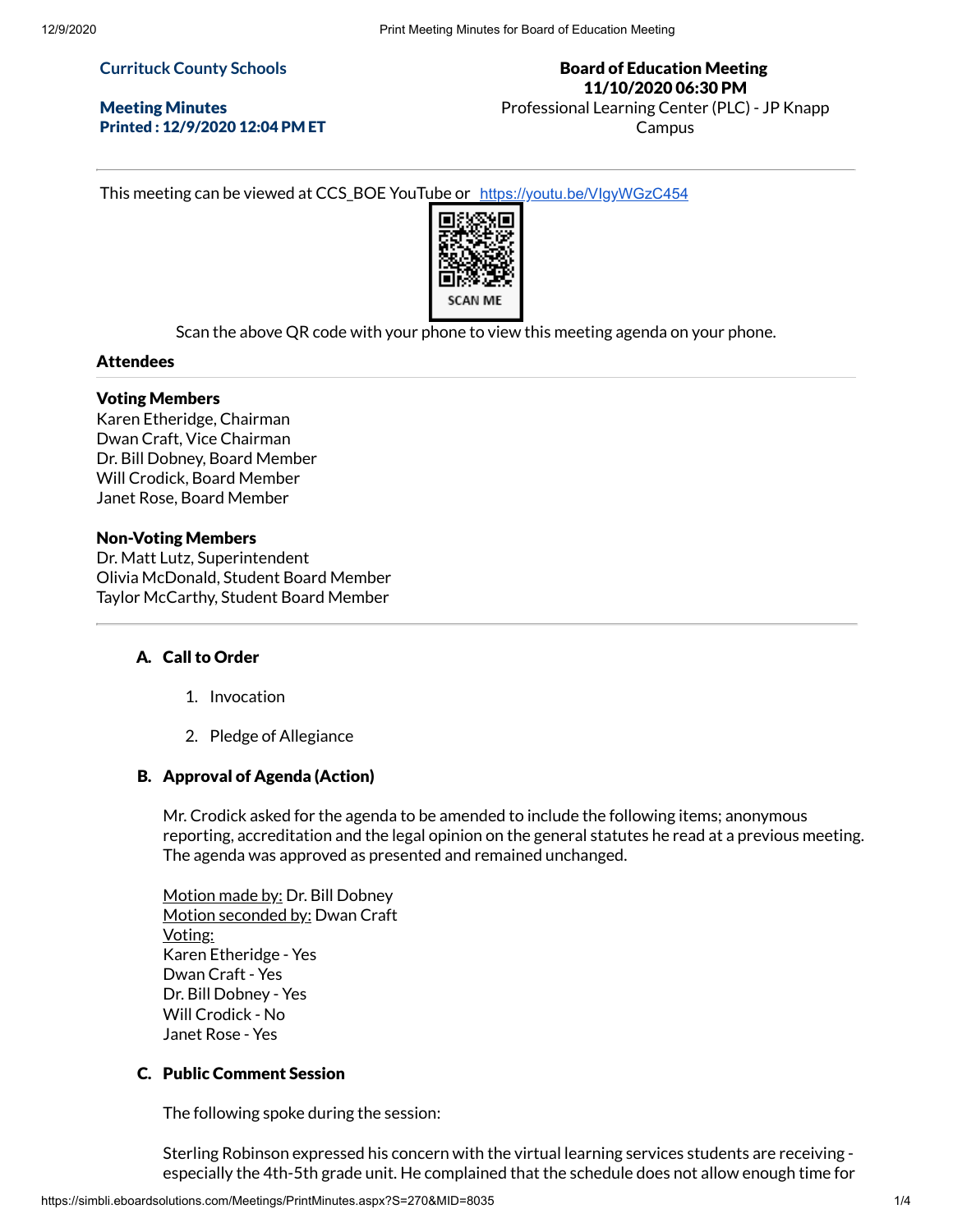instruction. It also does not allow time for student/teacher interaction and feedback.

Cole and Sherry Yeatts expressed their concern with 4th-5th grade virtual learning services. They asked for improvement in virtual instruction and that it be as productive as in-person instruction for those attending school.

Sue Cataen Ingram and Jason Dennis expressed their concern with 4th-5th grade virtual learning services. The virtual students deserve more face to face instruction. She understands the stress teachers are under and asked the Board for additional virtual instructors. Dr. Lutz said that an additional teacher will be added to the virtual unit. Mr. Dennis said his students are falling behind and they deserve quality instruction- just like those attending school.

Dana Parker thanked the Board for allowing the public to speak and voice concerns. She praised the educators but stated there were issues within the district. A group has been formed to work and advocate about the deficits in the district and to also make positive changes. Mrs. Parker encouraged the Board to work together with parents to improved the district.

Robert Grifn thanked Mr. Crodick for his service and was also glad the Board had student representatives serving. He spoke about the end of the first semester and the concern with administering exams. High school students have not been allowed to attend school for in-person instruction due to the pandemic. It was his preference that exams not be given to high school students. It has been a difficult semester and would not be beneficial to the students to bring them into the buildings for only exams. Mr. Grifn asked the Board to allow students to complete the required course work without exams - which counts as 20% of their grade.

Dennis Johnson expressed his concern with the current virtual instruction schedule for elementary students. He preferred the schedule when all students were virtual. The current virtual schedule does not provide enough time for face to face instruction before the teacher has to move on to another subject.

### D. Return to Learn Update for Elementary, Middle & High Schools

Dr. Lutz said the district will continue to reevaluate virtual services. A teacher is being added to the 4th-5th grade unit. Mrs. Rose asked if 4&5th grade could be synchronized learning - like middle and high school students. Dr. Lutz said there was not a willingness to provide synchronized learning at the elementary level. Adding an additional teacher to the 4 & 5th grade virtual group will provide smaller groups of students for the teachers. Dr. Lutz said the district has never provided virtual learning before and it can be reconfigured as required and needed. Chairman Etheridge asked about the time allowed between classes for virtual students and teacher and student interaction. Dr. Lutz said teachers have been working diligently and the schedule will be reevaluated. Dr. Lutz said the district must hire qualified teachers which has been difficult due to the pandemic. Mr. Crodick cautioned that the district's math scores were low and the ELA scores were lagging behind before March 2020. He said the there was not enough staff to spread out to provide the level of services needed.

Dr. Lutz provided the update on school operations which was also presented during the earlier work session. The group discussed the needs of the high school which remains remote. Small groups of at-risk students are being brought into the building for in-person support. Self-contained students in the EC program will be brought in starting November 16th. At this time the state has not granted a testing waiver so schools are expected to give EOC's and CTE assessments. The Board expressed their concerns with requiring students to take exams. Dwan Craft asked what were the consequences for not following the mandated testing guidelines. Dr. Lutz said it could affect the NC Report Card data and create possible funding issues. He does expect guidance in the near future from the state due to pressure, because this issuer affects all NC school districts.

Mrs. Rose made a motion that the district contact elected officials to see if they can do something that would not require high school students to return to school for the sole purpose of taking an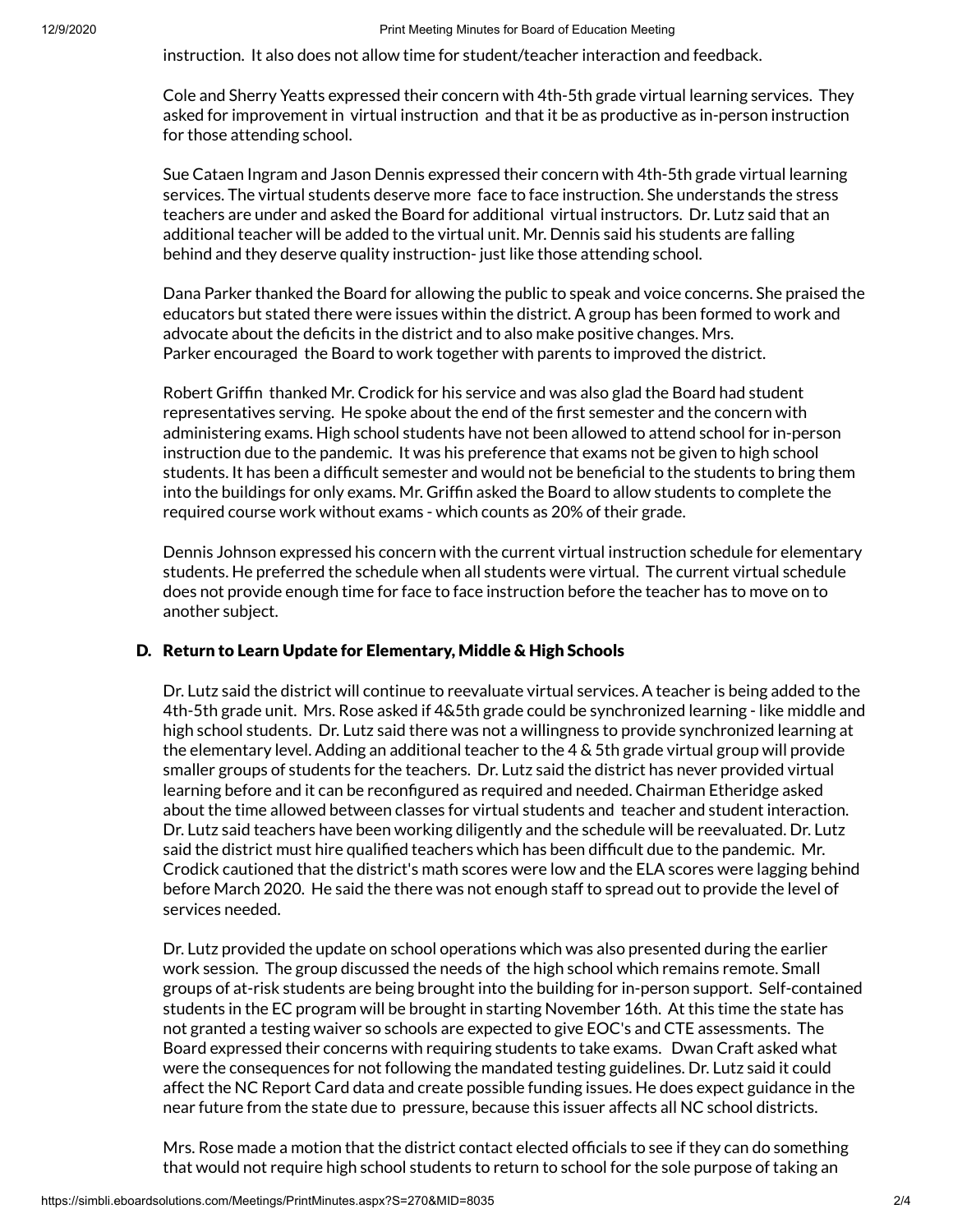exam. Dr. Dobney said a meeting was already scheduled with Representative Hanig and Senator Steinberg to discuss an additional diploma track and the exam issue should be added. Mr. Crodick said he would support the motion and would like to also file a legal challenge against the exam requirement. Mrs. Craft said that she would like to hold off on the legal challenge . The Board agreed and directed Dr. Lutz to reach out to the elected officials for help on the matter.

Mr. Crodick asked about the purpose of 1/2 day Fridays for CCHS. Dr. Lutz and Mrs. Rose responded it was to allow extra time for teachers to collaborate and student support. Mr. Crodick was informed that on Oct 30th CCHS staff memebers were allowed to dress up and a staff party was held. He asked why the school was not supporting failing students during that time instead. Mrs. Rose inquired about the process to help failing students. Dr. Lutz said the teacher would reach out to parents first and the student could also let the teacher know help was needed. Mr. Crodick questioned whether it was okay to have a party when students were failing. Renee Dowdy said that was an unfair assumption. It was only a snapshot of a 30 minute staff luncheon and a way to rebuild morale. Students were in the building receiving support that day. Chairman Etheridge said Mr. Crodick's statement was unfair and she supported the effort to make someone smile during these difficult times.

# E. Consent Agenda (Action)

Motion made by: Dr. Bill Dobney Motion seconded by: Dwan Craft Voting: Unanimously Approved

- 1. Personnel Report Dated November 10, 2020
	- a. Leave Report Confidential
- 2. 1st Reading of 2020 Fall Policy Updates
	- a. 1510/4200/7270 School Safety
	- b. 1740/4010 Student & Parent Grievance Procedure
	- c. 1742/5060 Responding to Complaints
	- d. 1750/7220 Grievance Procedure for Employees
	- e. 1760/7280 Prohibition Against Retaliation
	- f. 3000 Goals & Objectives of the Educational Program
	- g. 3410 Testing & Assessment Program
	- h. 3460 Graduation Requirements
	- i. 3620 Extracurricular Activities & Student Organization
	- j. 4001 Equal Educational Opportunities
	- k. 4400 Attendance
	- l. 4600 Student Fees
	- m. 5020 Visitors to the Schools